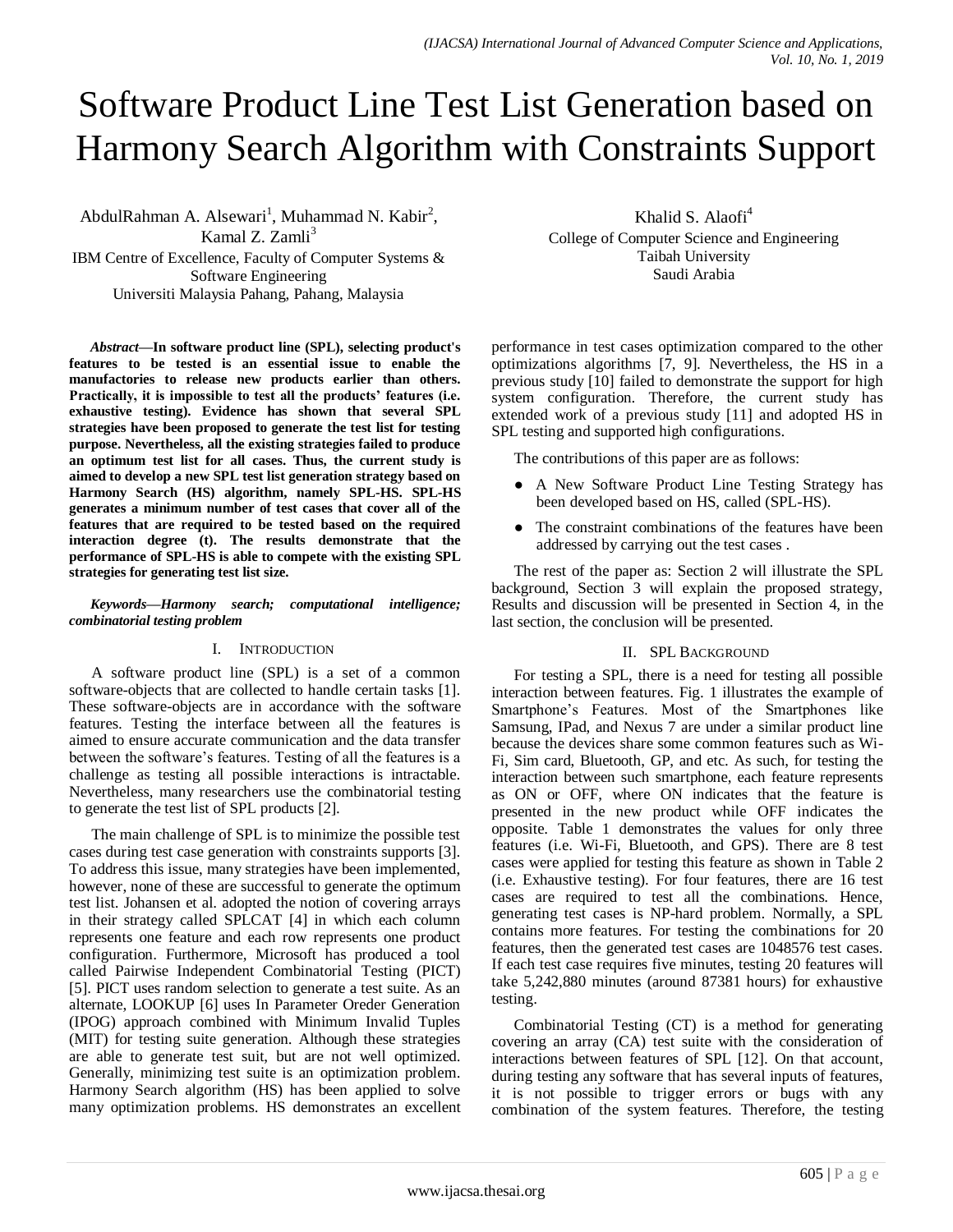requires interaction strength that can reduce the number of test cases based on the identified requirements or based on tester experience.



Fig. 1. Features of Smartphone.

| TABLE I. | FEATURES SOFTWARE PRODUCT LINE EXAMPLE |
|----------|----------------------------------------|
|          |                                        |

| <b>Feature</b> | Wi-Fi | <b>Bluetooth</b> | <b>GPS</b> |
|----------------|-------|------------------|------------|
| Value          | On    | On               | On         |
|                | Off   | Off              | Off        |

| No             | Wi-Fi | <b>Bluetooth</b> | <b>GPS</b> |
|----------------|-------|------------------|------------|
| $\mathbf{1}$   | On    | On               | On         |
| $\overline{2}$ | On    | On               | On         |
| $\overline{3}$ | On    | On               | On         |
| $\overline{4}$ | On    | On               | On         |
| 5              | On    | On               | Off        |
| 6              | On    | On               | Off        |
| $\tau$         | On    | On               | Off        |
| 8              | On    | On               | Off        |

TABLE II. EXHAUSTIVE TESTING TEST LIST

Each feature of the smartphone is treated as an input parameter with value on and off as shown in Table 1. The exhaustive test list consists of  $2 \times 2 \times 2$ , which are 8 test cases as shown in Table 2.

The process of SPL-HS in 2-way interaction strength (i.e.  $t = 2$ ) is described as below:

First, the interactions between the features are: Wi-Fi x Bluetooth (2 x 2 = 4 combinations), Wi-Fi x GPS (2 x 2 = 4 combinations), and Bluetooth x GPS (2 x 2 = 4 combinations).

Then, SPL-HS is able to generate a test list with 4 test cases or more but less than 8 test cases.

### III. PROPOSED STRATEGY SPL-HS

This paper proposes a new t-way strategy to generate test cases for SPL testing based on HS with constraint support called (SPL-HS). On that account, HS uses to select only valid products from all possible products. The following steps illustrate on how HS applies in SPL testing.

The implantation of the proposed strategy involves three main parts: a) interaction list generation, b) constraint handling and c) test case generation.

#### *A. Interaction List Generation*

In this stage, the SPL-HS will generate all possible interaction between the features according to the interaction degree (t) as in Table 3.

Each digit of a binary number represents a single possible interaction. The binary number 11100, represents the interaction combination index for WiFi, Camera, and GPS, while 11010 represents the interaction combination index for WiFi, Camera, and Media and etc. (see Table 3).

In SPL, each feature has two possible values, namely On or Off (i.e. selected or not selected in the new product). Table 4 demonstrates the example of the interaction elements list of the first index 11100 (i.e. WiFi, GPS and Camera). Moreover, there are additional interaction element lists available for the other indexes (11010, 11001, 10110, 10101, 10011, 01110, 01101, 01011, 00111).

| <b>INTERACTION LIST OF A SMARTPHONE PARAMETERS</b><br>TABLE III. |
|------------------------------------------------------------------|
|------------------------------------------------------------------|

| WiFi             | Camera           | <b>GPS</b>       | <b>Aedia</b>     | Message          | Interaction            |       |
|------------------|------------------|------------------|------------------|------------------|------------------------|-------|
| X                | X                | X                |                  |                  | WiFi, Camera, GPS      | 11100 |
| X                | X                |                  | X                |                  | WiFi, Camera, Media    | 11010 |
| X                | X                |                  |                  | X                | WiFi, Camera, Message  | 11001 |
| $\boldsymbol{x}$ |                  | $\boldsymbol{x}$ | $\mathcal{X}$    |                  | WiFi, GPS, Media       | 10110 |
| $\boldsymbol{x}$ |                  | $\boldsymbol{x}$ |                  | $\boldsymbol{x}$ | WiFi, GPS, Message     | 10101 |
| $\mathcal{X}$    |                  |                  | $\mathcal{X}$    | $\mathcal{X}$    | WiFi, Media, Message   | 10011 |
|                  | $\boldsymbol{x}$ | $\boldsymbol{x}$ | $\mathcal{X}$    |                  | Camera, GPS, Media     | 01110 |
|                  | $\boldsymbol{x}$ | $\boldsymbol{x}$ |                  | $\boldsymbol{x}$ | Camera, GPS, Message   | 01101 |
|                  | $\boldsymbol{x}$ |                  | $\mathcal{X}$    | $\mathcal{X}$    | Camera, Media, Message | 01011 |
|                  |                  | $\boldsymbol{x}$ | $\boldsymbol{x}$ | $\boldsymbol{x}$ | GPS, Media, Message    | 00111 |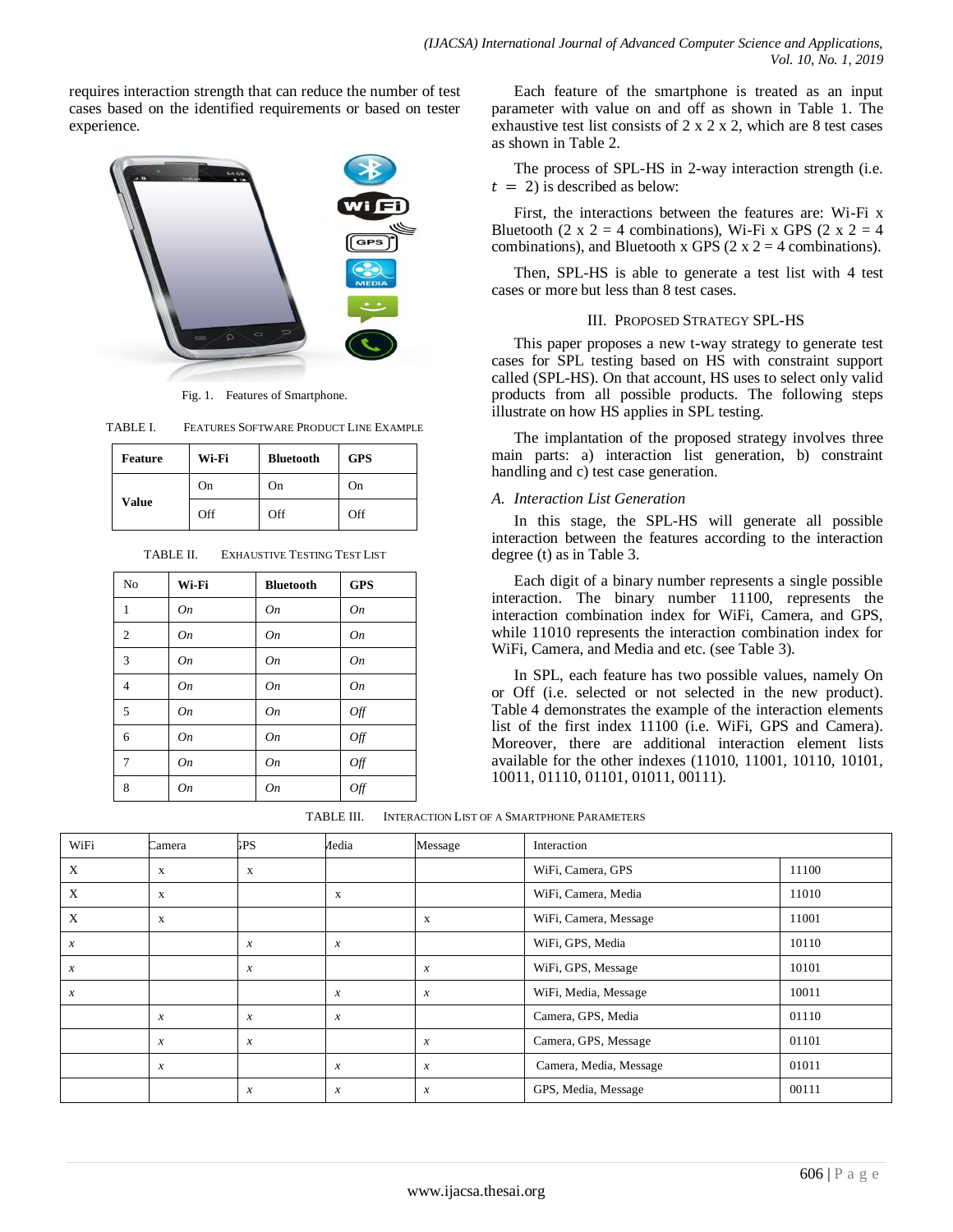| No.            | WiFi           | <b>GPS</b> | Camera         |
|----------------|----------------|------------|----------------|
| 1              | On             | On         | On             |
| 2              | On             | Off        | $\mathit{Off}$ |
| 3              | On             | On         | Off            |
| $\overline{4}$ | On             | Off        | On             |
| 5              | Off            | On         | Off            |
| 6              | Off            | Off        | On             |
| 7              | Off            | On         | On             |
| 8              | $\mathit{Off}$ | Off        | Off            |

TABLE IV. INTERACTION ELEMENTS LIST FOR COMBINATION OF WIFI, GPS AND CAMERA (11100)

#### *B. Constraints Handling*

There are two types of constraints in SPL testing; required and excluded constraints. Constraints in SPL fix certain combinations of features in final test suite whether these constraints are excluded or required.

The required constraints are combinations of features that needed for the final test suite. Specific combinations are carried out to test the smartphone product, for example, WiFi feature must be tested along with GPS. Therefore, at least one test case that contains WiFi and GPS with the values (On, On) is required to be included during test suite generation.

Excluded constraints are combinations of features that are required to be excluded from the final test suite.

For example, in another testing, to test the smartphone product, Media features could not be operated by Camera features; therefore the combination of Media and Camera is excluded from the final test suite (Fig. 2).

At this stage, strategy lists of required combinations and a list of excluded combinations have been proposed. Then, each test case that has been generated was checked whether it contains the required combination to be added to the final test suite. In addition, the test case was checked if it contains unwanted combination to be excluded from the test case. For example, when the parameter value equal to 4, interaction degree in  $= 2$ , and the value of the excluded constraint is  $(x01x)$ , " $x$ " represent no constraint value in this feature and the combination that involves second parameter and third parameter with values of 01 should be deleted from the test cases.

### *C. Test Case Generation*

Based on the concept of HS, the test suite generation steps in SPL-HS are listed as below (see Fig. 3):

- Initialization of HS's parameters such as the harmony memory size (HMS), the harmony memory consideration rate (HMCR), the pitch adjustment rate (PAR) and the iteration.
- Construction of the harmony memory (HM) with random test cases considering the constraint combinations based on HMS.

$$
T=x_1,x_2,x_3,\ldots,x_n\tag{1}
$$

$$
x_i = Random * (UB - LB)
$$
 (2)

where  $T$  represents the test case,  $x_i$  represents the value of the feature *I.* .

- Improvement of the test list by either randomly generate test case or adjusting the selected existing test case from the HM with consideration the constraint combinations.
- Updating HM by replacing the worst test case in HM with the new test case generated from the improvement step iii.
- Repetition of steps iii, and iv until meeting the exit criteria of the improvement.
- Add the best test case in the HM to the final test list.
- Repetition of steps ii to vi until all the interactions in the interaction lists are covered.

### IV. RESULT AND DISCUSSION

The performance of the SPL-HS were evaluated by conducting the following experiments: Firstly, the test cases were generated for SPL with constraints supports. Secondly, the test cases were generated for several system configurations. In both experiments, the results of SPL-HS's were compared with the results of existing strategies.

The SPL-HS run in the Java platform on an Asus A45 laptop with the specification of Intel Core i7-2450M CPU 6GB DDR3, SATA 500GB Hardisk and run on operating system Windows 10. Each experiment was repeated for 30 times and carried out to obtain the average and the minimum results for SPL-HS.

The SPL-HS parameters were initialized based on a previous study [9] as follows: HMS size was 100 test cases, HMCR with 0.7, iteration of improvisation was 1000, PAR was 0.5.

The future work should investigate on supporting higher than 2-valued parameter, which would allow the strategy to be applied on other combinatorial testing problems. Moreover, input-output feature, which allows the tester to define the combinations for generating the test case should also be evaluated in the future.

### *A. Experimental Result on SPL with Constraints Supports*

In this section, a selected case study from SPLOT [13] was used. The study features repository for the feature model of the video player. The case study contains 71 features (i.e. 23 are mandatory features and 12 are optional features). In this model, certain features were included. Therefore excluded constraints were defined prior to the generation of the test suite. The features involved are (F5, F6, F7), (F9, F10 …… F14), (F22, … F29), (F32 … F42), (F44 …… F50) could not be *OFF* simultaneously because at least one of them in each set must be *On*.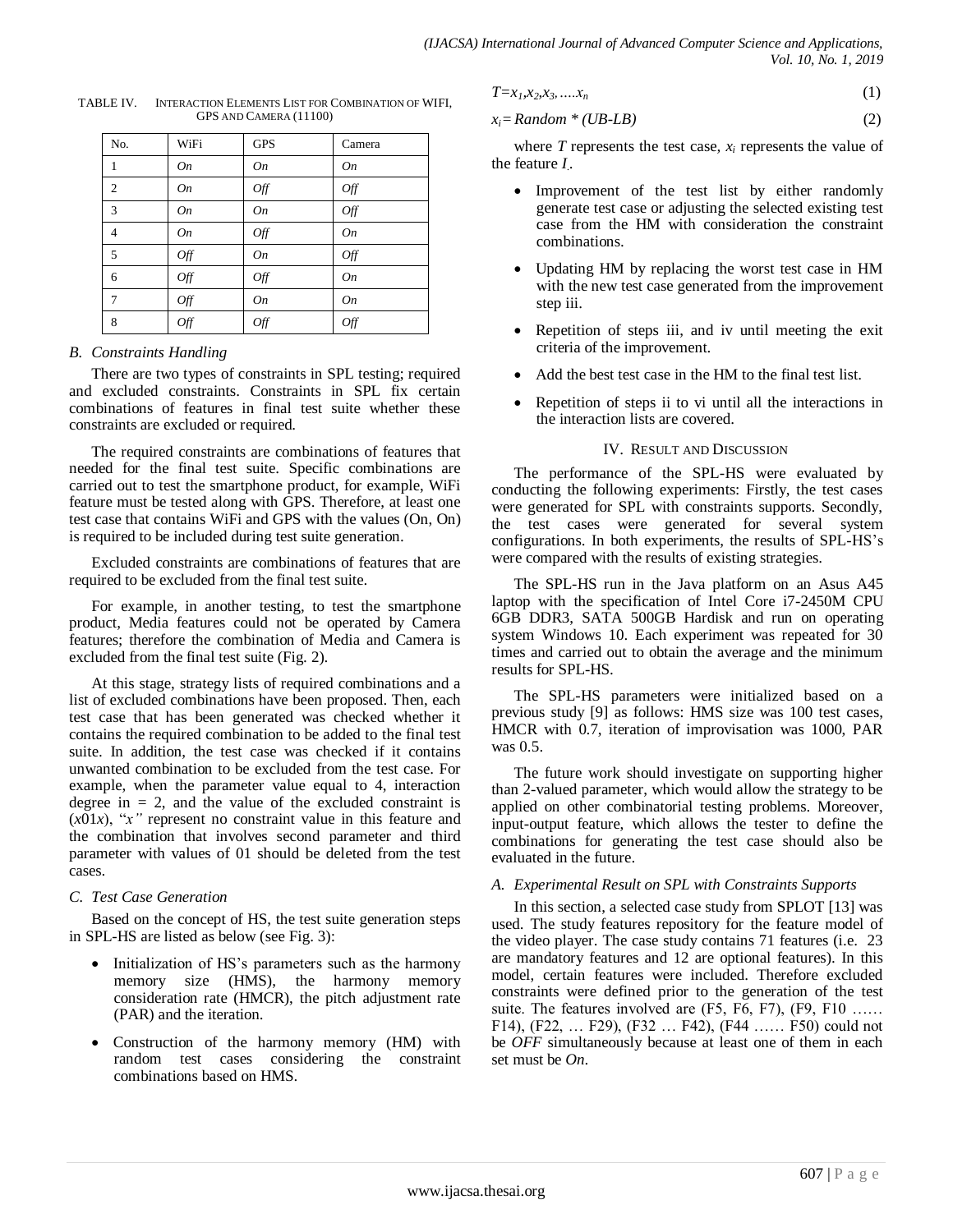memory and added to the final test list



Fig. 3. Implementation of Harmony Search Algorith.

**True** 

**Initialize Harmony Memory** 

**End**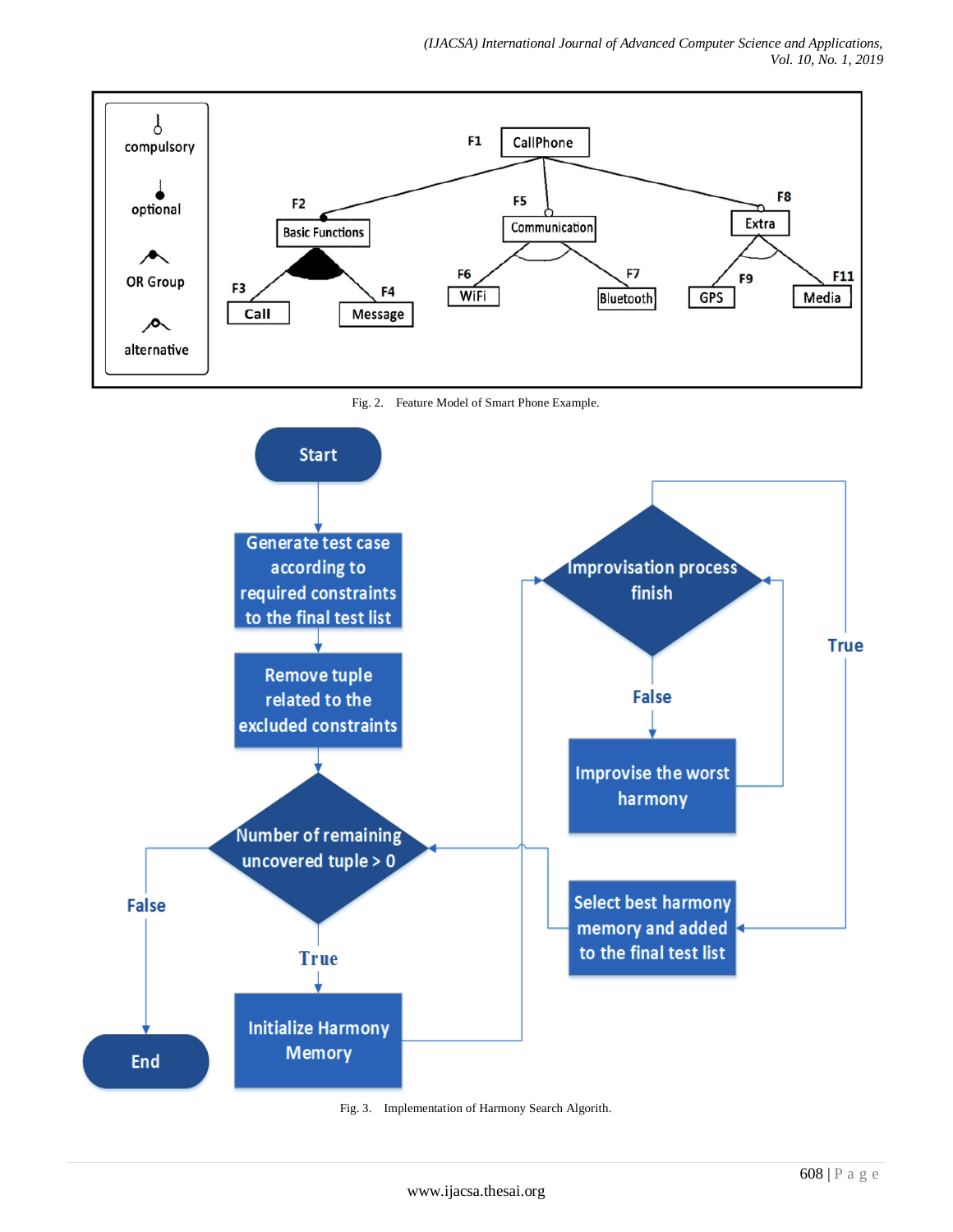| Combination<br>Degree $(t)$ | <b>PICT</b> | <b>SPLC</b> | <b>LOOKUP</b> | <b>SPLBA</b> | SPL-HS |  |
|-----------------------------|-------------|-------------|---------------|--------------|--------|--|
| $\mathfrak{D}$              | 15          | 16          | 18            | 13           | 13     |  |
| 3                           | 47          | 47          | 39            | 49           | 46     |  |
|                             | N/A         | N/A         | N/A           | N/A          | 153    |  |

TABLE V. RESULT OF COMPARING SPL-HS WITH EXISTING STRATEGIES WITH CONSTRAINTS SUPPORTS

Table 5 demonstrates that the proposed strategy is able to produce a minimum test suite size in all cases compared with other strategies. In this case, SPLBA and SPL-HS produced the best result (i.e. 13 test cases), when  $t = 2$ . LOOKUP produced the best test size (i.e. 39 test cases) when  $t = 3$ . SPL-HS generated superior result compared to SPLBA, SPLC and PICT, which is 46 test cases. For  $t = 4$ , SPL-HS managed to produce the result of 153 test cases, however, the results were unavailable from the other strategies. In general, SPL-HS produced a superior results compared to other strategies with supporting for  $t = 4$ .

# *B. Experimental Result on T-way*

The proposed strategy was compared with the existing tway strategy to evaluate the performance of SPL-HS strategy during the t-way testing. The results were obtained from a previous study that a test generation research tool called LOOKUP performs better than the existing test generation tools in term of test size and execution time [6].

Table 6 demonstrates that SPL-HS has produced superior results in most of the cases. Nevertheless, there was no significant difference between SPL-HS and IPOG-F in other cases, which IFOG-F has produced reliable results. Based on the balancing between the local search and the global search in HS, SPL-HS has demonstrated an ability to generate superior or at least same result as IPOG-F for lower interaction degree (t). Table 6 demonstrates that SPL-HS has achieved 26 out of 30, while IPOG-F achieved 17 out of 30. Hence, SPL-HS has worked efficiently with a higher interaction degree while IPOG-F produced poor results compared to SPL-HS. This is mainly due to SPL-HS search for best test list in local search and global search.

### V. CONCLUSION

The current study proposed a new strategy for SPL testing, known as SPL-HS. SPL-HS adopted Harmony Search as the optimization algorithm and generated test cases for SPL that supports constraints for both required constraints and excluded constraints.

SPL-HS is the first strategy that adopted HS as the core implementation for generating a test suite for SPL that is capable to support t equal 4.. The SPL-HS has superior performance in comparison with existing SPL strategies such as PICT, SPLC, LOOKUP and SPLBA. SPL-HS produced superior result compared to IPOG-F results when t is equal to 4, while it failed to produce satisfactory results when t is equal to 2 and 3.

| TABLE VI. | RESULT COMPARING SPL-HS WITH IPOG-F |
|-----------|-------------------------------------|
|-----------|-------------------------------------|

| $\mathbf T$ | Parameters     | IPOG-F | SPL-HS<br>(best) | SPL-HS<br>(Avg) |
|-------------|----------------|--------|------------------|-----------------|
|             | 10             | 8      | 8                | 9               |
|             | 20             | 10     | 10               | 10.6            |
|             | 30             | 11     | 11               | 11.3            |
|             | 40             | 11     | 11               | 12.2            |
|             | 50             | 11     | 11               | 12.9            |
| $t=2$       | 60             | 12     | 12               | 13.2            |
|             | 70             | 12     | 12               | 13.6            |
|             | 80             | 13     | 13               | 14.1            |
|             | 100            | 13     | 13               | 15.1            |
|             | 200            | 15     | 15               | 17.8            |
|             | 300            | 16     | 16               | 20              |
|             | $\overline{4}$ | 9      | 8                | 8.5             |
|             | 8              | 17     | 15               | 15.99           |
|             | 12             | 19     | 18               | 19.3            |
|             | 16             | 22     | 22               | 22.59           |
| $t = 3$     | 20             | 25     | 25               | 25.5            |
|             | 24             | 26     | 28               | 28.5            |
|             | 28             | 28     | 30               | 30.6            |
|             | 32             | 31     | 32               | 32.4            |
|             | 5              | 22     | 16               | 19              |
|             | 6              | 26     | 27               | 27.79           |
|             | $\tau$         | 32     | 28               | 30.5            |
|             | 8              | 34     | 32               | 33.09           |
| $t = 4$     | 9              | 37     | 33               | 36.69           |
|             | 10             | 41     | 36               | 39.3            |
|             | 11             | 43     | 42               | 46,1            |
|             | 12             | 47     | 40               | 43.4            |
|             | 13             | 49     | 44               | 46.19           |
|             | 14             | 52     | 46               | 48.2            |
|             | 15             | 53     | 49               | 50.4            |
|             |                |        |                  |                 |

### ACKNOWLEDGMENT

This research is funded by RDU180367, "Enhance Kidney Algorithm for IoT Combinatorial Problem", and  $(FRGS/1/2016/ICT01/UMP/02/3)$  A new global optimization algorithm based on stochastic approach to minimize software testing redundancy.

#### **REFERENCES**

- [1] T. Thüm, S. Apel, C. Kästner, I. Schaefer, and G. Saake, "A Classification And Survey of Analysis Strategies For Software Product Lines," ACM Computing Surveys (CSUR), vol. 47, p. 6, 2014.
- [2] P. Clements and L. Northrop, "A Framework For Software Product Line Practice," SEI interactive, vol. 2, 1999.
- [3] I. do Carmo Machado, J. D. McGregor, and E. Santana de Almeida, "Strategies For Testing Products In Software Product Lines," ACM SIGSOFT Software Engineering Notes, vol. 37, pp. 1-8, 2012.
- [4] M. F. Johansen, Ø. Haugen, and F. Fleurey, "Properties Of Realistic Feature Models Make Combinatorial Testing Of Product Lines Feasible," in Model Driven Engineering Languages and Systems, ed: Springer, pp. 638-652, 2011.